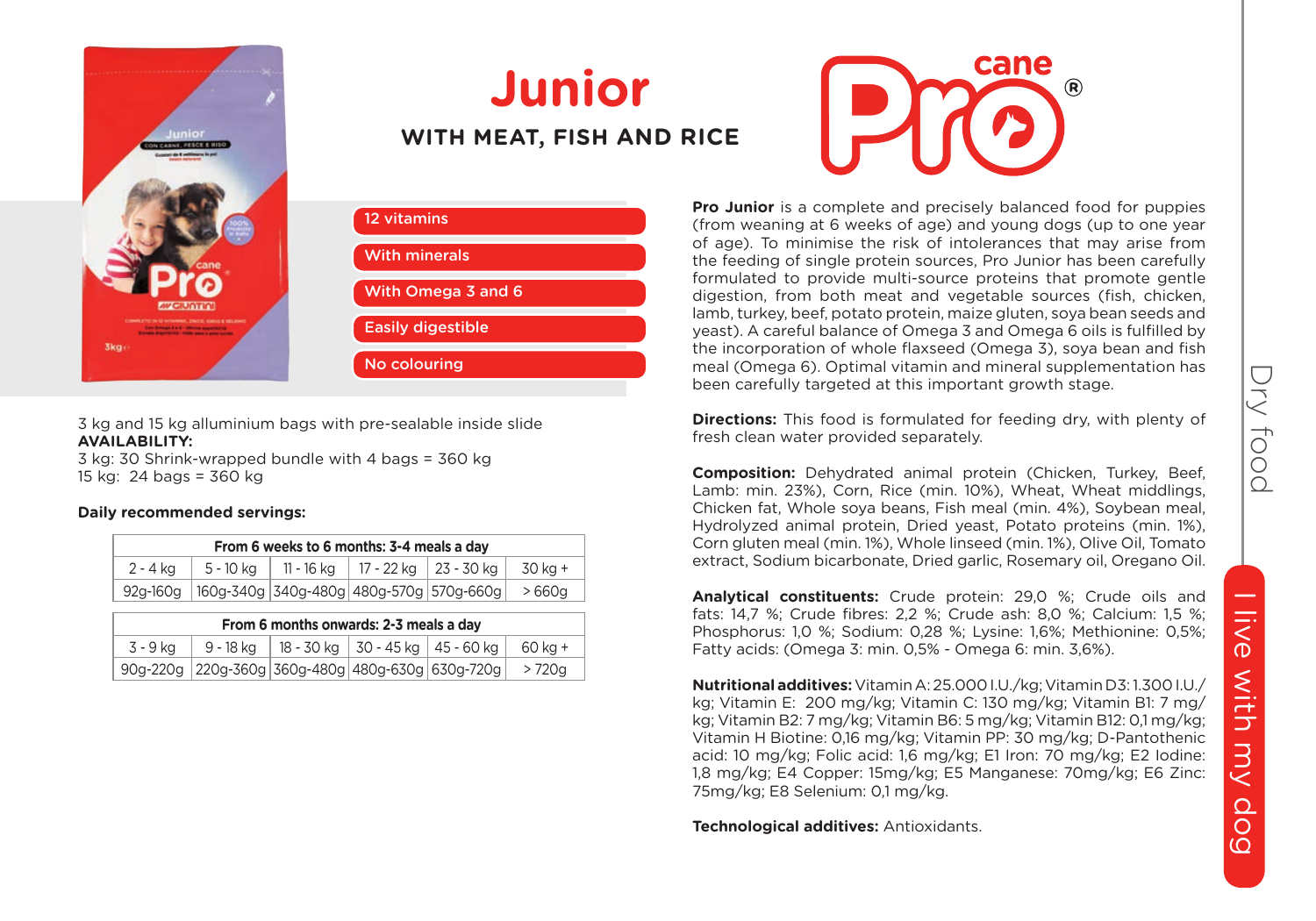

### **Adult WITH CHICKEN AND RICE**

**Pro Chicken and Rice** is a complete food for dogs, highly palatable and nutritionally balanced, with protein from chicken. Due to its optimal energy balance, this diet meets the nutritional requirements of all dogs from 6 months of age, living either indoors or outdoors. The inclusion of linseed and whole soya seeds, which are rich in Omega-3 and Omega-6 oils, helps maintain excellent skin and coat condition.

**Directions:** This food is formulated for feeding dry, with plenty of fresh clean water provided separately.

**Composition:** Dehydrated chicken meat (min. 20%), Corn, Wheat, Chicken fat, Dehydrated animal protein, Rice (min. 4%), Sorghum, Wheat middlings, Hydrolyzed animal protein, Whole soya beans (min. 1%), Dried yeast, Whole linseed (min. 1%), Crude fibre concentrate (from natural lignocellulose), Sodium chloride.

**Analytical constituents:** Crude protein: 26,0%; Crude oils and fats: 16,0%; Crude fibres: 2,0%; Crude ash: 7,0%; Calcium: 1,3%; Phosphorus: 1,0%; Sodium: 0,3%; Fatty acids: (Omega 3: min. 0,42% - Omega 6: min. 3,7%).

**Nutritional additives:** Vitamin A: 22.000 I.U./kg; Vitamin D3: 1.400 I.U./kg; Vitamin E: 220 mg/kg; Vitamin C: 100 mg/kg; Vitamin B1: 7,5 mg/kg; Vitamin B2: 7,3 mg/kg; Vitamin B6: 5 mg/kg; Vitamin B12: 0,1 mg/kg; Vitamin H Biotine: 0,15 mg/kg; Vitamin PP: 33 mg/ kg; D-Pantothenic acid: 11 mg/kg; Folic acid: 1,4 mg/kg; E2 Iodine: 0,8 mg/kg; E6 Zinc: 20 mg/kg; 3b8.10 Selenium (Organic selenium produced by Saccharomyces cerevisiae CNCM I-3060): 0,1 mg/kg.

**Technological additives:** Antioxidants.



3 kg and 15 kg alluminium bags with pre-sealable inside slide **AVAILABILITY:**

3 kg: 30 Shrink-wrapped bundle with 4 bags = 360 kg 15 kg: 24 bags = 360 kg

#### **Daily recommended servings:**

The quantity should be divided into two meals. Remember to leave plenty of fresh water available in a separate bowl.

| <b>Breed of dog</b>        | Daily recommended<br>feeding rate |
|----------------------------|-----------------------------------|
| Toy $(3-9$ kg)             | 80 g - 190 g                      |
| Small (9-18 kg)            | 190 a - 300 a                     |
| Medium (18-30 kg)          | 300 g - 420 g                     |
| Medium to large (30-40 kg) | 420 g - 500 g                     |
| Large (45-60 kg)           | $500$ a - 600 a                   |
| Giant $(60 \text{ kg} + )$ | 600 a - 800 a                     |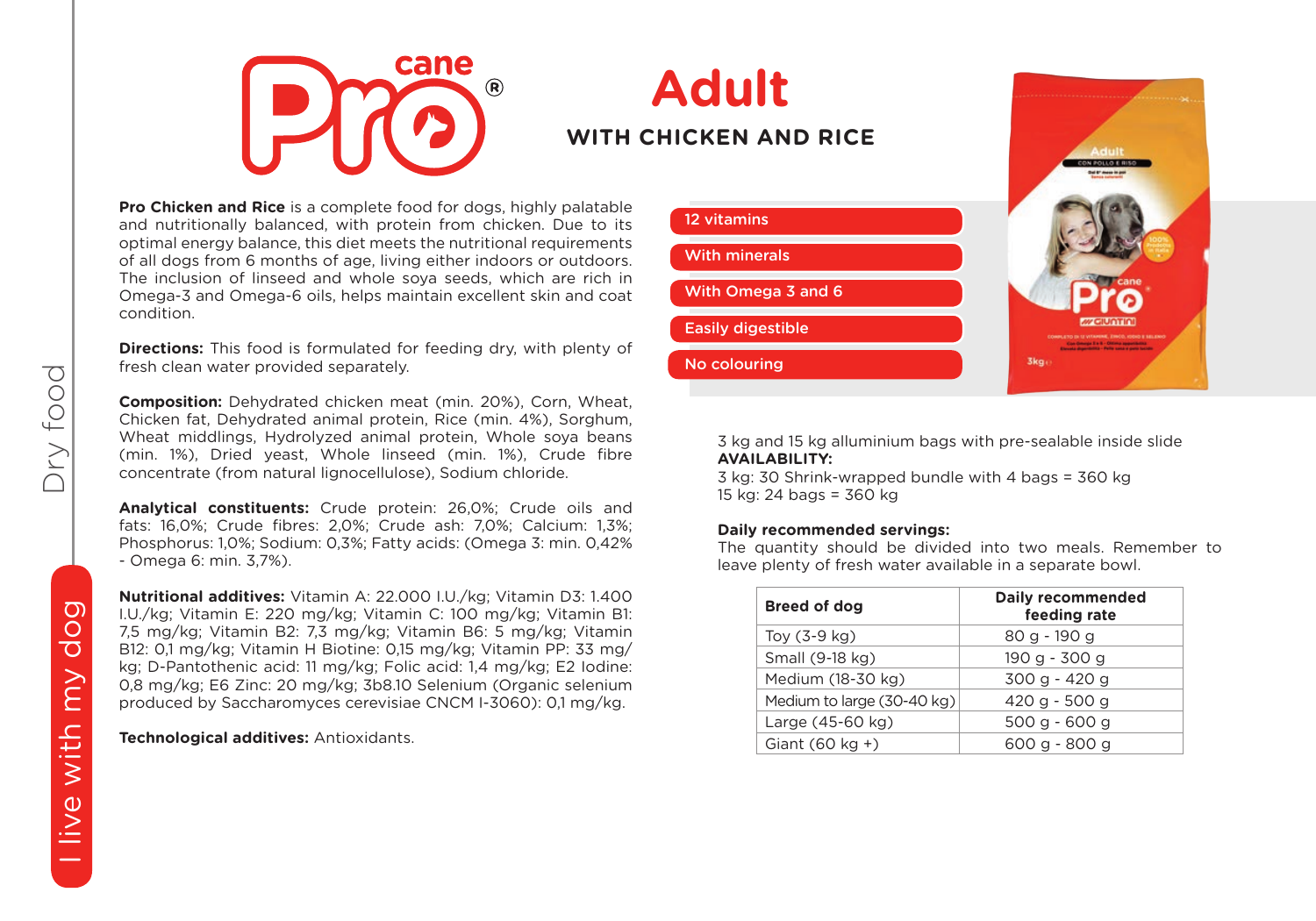

# **Adult WITH FISH AND RICE**

| 12 vitamins              |  |
|--------------------------|--|
| <b>With minerals</b>     |  |
| With Omega 3 and 6       |  |
| <b>Easily digestible</b> |  |
| No colouring             |  |

3 kg and 15 kg alluminium bags with pre-sealable inside slide **AVAILABILITY:**

3 kg: 30 Shrink-wrapped bundle with 4 bags = 360 kg 15 kg: 24 bags = 360 kg

#### **Daily recommended servings:**

The quantity should be divided into two meals. Remember to leave plenty of fresh water available in a separate bowl.

| <b>Breed of dog</b>        | Daily recommended<br>feeding rate |
|----------------------------|-----------------------------------|
| Toy $(3-9$ kg)             | 80 g - 190 g                      |
| Small (9-18 kg)            | 190 g - 300 g                     |
| Medium (18-30 kg)          | 300 a - 420 a                     |
| Medium/big(30-40 kg)       | 420 g - 500 g                     |
| Big (45-60 kg)             | 500 a - 600 a                     |
| Giant $(60 \text{ kg} + )$ | 600 g - 800 g                     |
|                            |                                   |



**Pro Fish and Rice** is a gluten-free, complete food for dogs, highly palatable and nutritionally balanced, with protein from fish. Due to its optimal energy balance, this diet meets the nutritional requirements of all dogs from 6 months of age, living either indoors or outdoors. It is particularly suitable for dogs which are more sensitive to intolerances and benefit from a high fish based diet, without cereals. Pro Fish and Rice is enriched with linseed and soya bean seeds, high in Omega 3 and Omega 6 oils, which help to keep the coat shiny.

**Directions:** This food is formulated for feeding dry, with plenty of fresh clean water provided separately.

**Composition:** Corn, Dehydrated animal protein, Chicken fat, Fish meal (Cod, Tuna, Salmon, Herring min. 6%), Sorghum, Rice (min. 4%), Whole soya beans (min. 1%), Hydrolyzed animal protein, Dried yeast, Whole linseed (min. 1%), Crude fibre concentrate (from natural lignocellulose), Sodium chloride.

**Analytical constituents:** Crude protein: 26,0%; Crude oils and fats: 16,0%; Crude fibres: 2,0%; Crude ash: 7,3%; Calcium: 1,4%; Phosphorus: 1,0%; Sodium: 0,3%; Fatty acids (Omega 3: min 0,45% - Omega 6: min 4,0%).

**Nutritional additives:** Vitamin A: 22.000 I.U./kg; Vitamin D3: 1.400 I.U./kg; Vitamin E: 220 mg/kg; Vitamin C: 100 mg/kg; Vitamin B1: 7,5 mg/kg; Vitamin B2: 7,3 mg/kg; Vitamin B6: 5 mg/kg; Vitamin B12: 0,1 mg/kg; Vitamin H Biotine: 0,15 mg/kg; Vitamin PP: 33 mg/ kg; D-Pantothenic acid: 11 mg/kg; Folic acid: 1,4 mg/kg; E2 Iodine: 0,8 mg/kg; E6 Zinc: 20 mg/kg; 3b8.10 Selenium (Organic selenium produced by Saccharomyces cerevisiae CNCM I-3060): 0,1 mg/kg.

**Technological additives:** Antioxidants.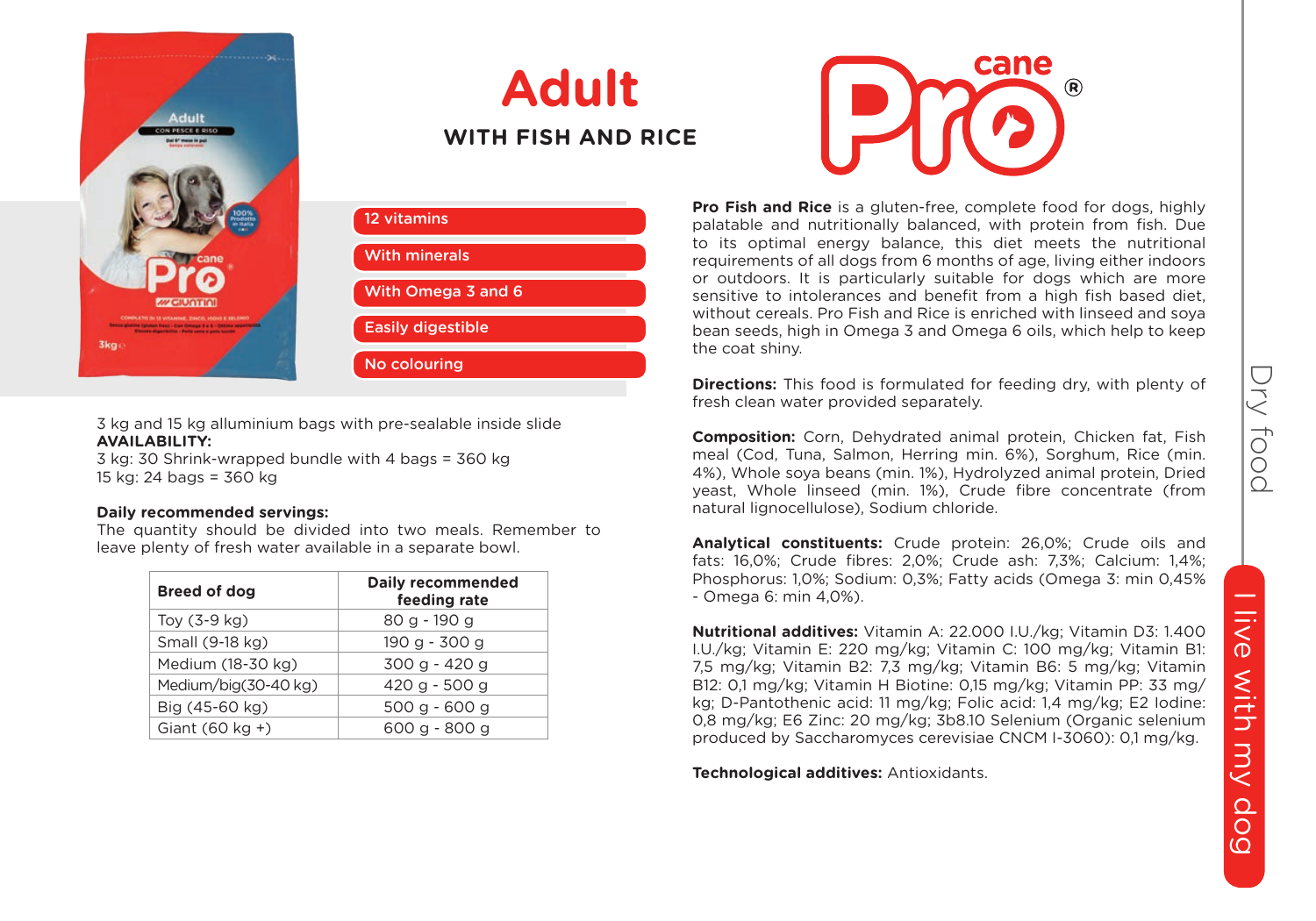

# **Adult WITH LAMB AND RICE**

**Pro Lamb and Rice** is a complete food for dogs, highly palatable and nutritionally balanced, with protein from lamb. Due to its optimal energy balance, this diet meets the nutritional requirements of all dogs from 6 months of age, living either indoors or outdoors. The inclusion of linseed and whole soya seeds, which are rich in Omega-3 and Omega-6 oils, helps maintain excellent skin and coat condition.

**Directions:** This food is formulated for feeding dry, with plenty of fresh clean water provided separately.

**Composition:** Dehydrated animal protein min. 24% (lamb min. 4%), Corn, Wheat, Chicken fat, Rice (min. 4%), Rice middlings, Corn gluten meal, Hydrolyzed animal protein, Wheat middlings, Whole soya beans (min. 1%), Dried yeast, Whole linseed (min. 1%), Crude fibre concentrate (from natural lignocellulose), Sodium chloride.

**Analytical constituents:** Crude protein: 26,0%; Crude oils and fats: 16,0%; Crude fibres: 2,2%; Crude ash: 8,3%; Calcium: 1,5%; Phosphorus: 1,1%; Sodium: 0,3%; Fatty acids: (Omega 3: min. 0,42% - Omega 6: min 3,7%).

**Nutritional additives:** Vitamin A: 22.000 I.U./kg; Vitamin D3: 1.400 I.U./kg; Vitamin E: 220 mg/kg; Vitamin C: 100 mg/kg; Vitamin B1: 7,5 mg/kg; Vitamin B2: 7,3 mg/kg; Vitamin B6: 5 mg/kg; Vitamin B12: 0,1 mg/kg; Vitamin H: Biotine 0,15 mg/kg; Vitamin PP: 33 mg/ kg; D-Pantothenic acid: 11 mg/kg; Folic acid: 1,4 mg/kg; E2 Iodine: 0,8 mg/kg; E6 Zinc: 20 mg/kg; 3b8.10 Selenium (Organic selenium produced by Saccharomyces cerevisiae CNCM I-3060): 0,1 mg/kg.

**Technological additives:** Antioxidants.



3 kg and 15 kg alluminium bags with pre-sealable inside slide **AVAILABILITY:**

3 kg: 30 Shrink-wrapped bundle with 4 bags = 360 kg 15 kg: 24 bags = 360 kg

#### **Daily recommended servings:**

The quantity should be divided into two meals. Remember to leave plenty of fresh water available in a separate bowl.

| <b>Breed of dog</b>        | Daily recommended<br>feeding rate |
|----------------------------|-----------------------------------|
| Toy $(3-9$ kg)             | 80 g - 190 g                      |
| Small (9-18 kg)            | 190 g - 300 g                     |
| Medium (18-30 kg)          | 300 g - 420 g                     |
| Medium/big(30-40 kg)       | 420 g - 500 g                     |
| Big (45-60 kg)             | $500 g - 600 g$                   |
| Giant $(60 \text{ kg} + )$ | 600 g - 800 g                     |

Dry food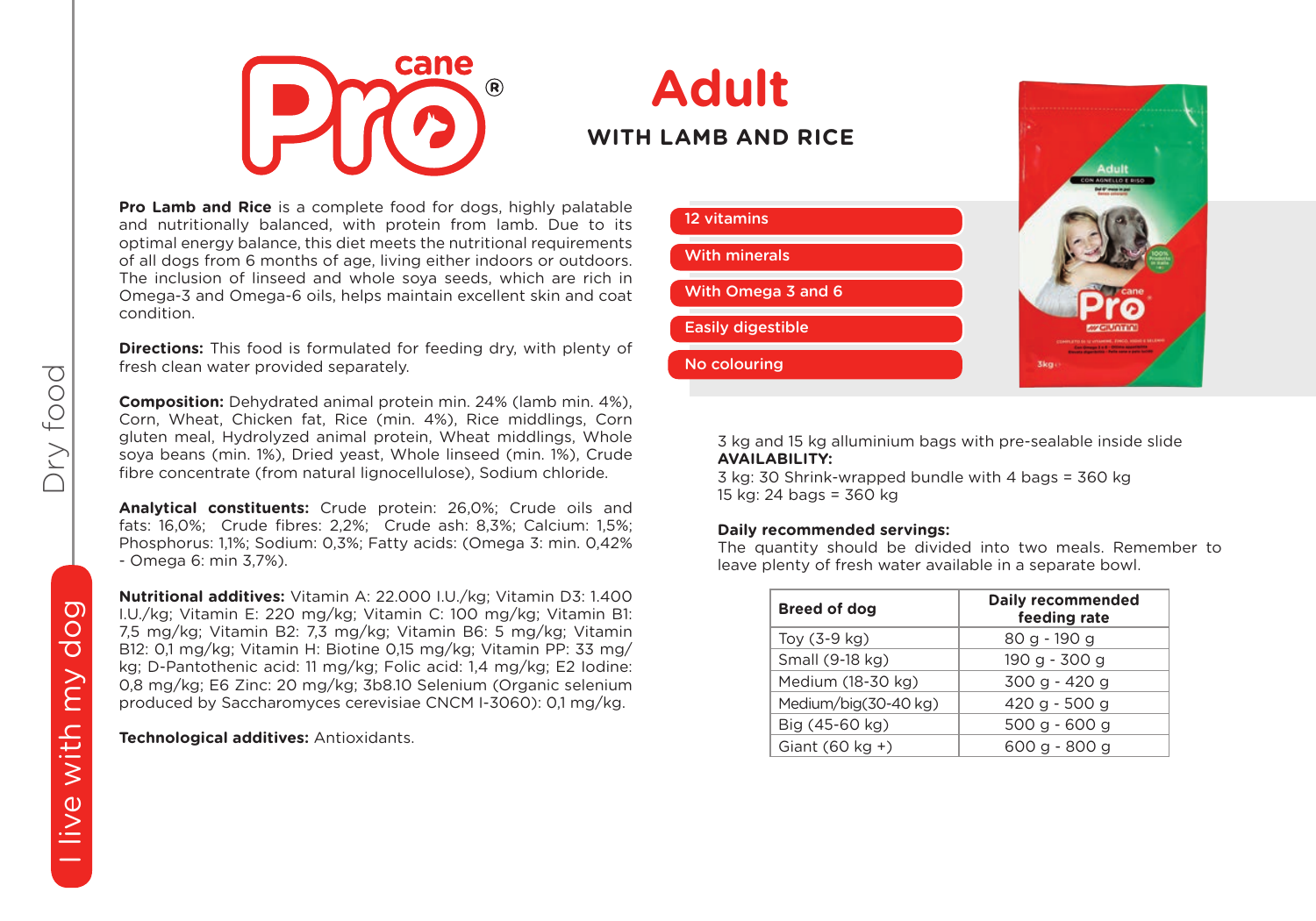

# **Small breed**

**RICH IN WHITE MEAT**



1.5 kg plastic bags with pre-sealable inside slide **AVAILABILITY:**

1,5 kg: 30 Shrink-wrapped bundle with 6 bags = 270 kg

#### **Daily recommended servings:**

The quantity should be divided into two meals. Remember to leave plenty of fresh water available in a separate bowl.

| Breed of dog    | Daily recommended<br>feeding rate |
|-----------------|-----------------------------------|
| Toy $(3-9$ kg)  | 80 a - 190 a                      |
| Small (9-18 kg) | 190 g - 300 g                     |



**Pro Small breed** is a complete food for dogs, rich in white meat (chicken and turkey), nutritionally balanced and highly palatable. Ideal for small breeds of dog from 5 months of age, and due to its optimal energy balance this diet is suitable for dogs living either indoors or outdoors.

Pro Small Breed is enriched with linseed and soya bean seeds, high in Omega 3 and Omega 6 oils, which help to keep the coat shiny. The formulation also incorporates tomato extract, a source of lycopene, which has an antioxidant function and acts as an anti-free radical agent.

**Directions:** This food is formulated for feeding dry, with plenty of fresh clean water provided separately.

**Composition:** Dehydrated animal protein (chicken and turkey min. 18%), Corn, Rice (min. 10%), Sorghum, Wheat, Soybean meal, Chicken fat, Wheat middlings, Whole soya beans, Hydrolyzed animal protein, Whole linseed (min. 1%), Dehydrated alfalfa, Sodium bicarbonate, Olive oil, Tomato Extract (min. 0,1%), Dried garlic, Rosemary oil, Oregano Oil.

**Analytical constituents:** Crude protein: 28,0 %; Crude oils and fats: 14,0 %; Crude fibres: 2,2 %; Crude ash: 7,9 %; Calcium: 1,4 %; Phosphorus: 1,0 %; Sodium: 0,3 %; Fatty acids (Omega 3: min. 0,45% - Omega 6: min. 3,5%).

**Nutritional additives:** Vitamin A: 18.000 I.U./kg; Vitamin D3: 1.300 I.U./kg; Vitamin E: 180 mg/kg; Vitamin C: 110 mg/kg; Vitamin B1: 6,5 mg/kg; Vitamin B2: 6,5 mg/kg; Vitamin B6: 4,5 mg/kg; Vitamin B12: 0,1 mg/kg; Vitamin H Biotine: 0,14 mg/kg; Vitamin PP: 30 mg/kg; D-Pantothenic acid: 10 mg/kg; Folic acid: 1,5 mg/kg; E1 Iron: 70mg/ kg; E2 Iodine: 1,8 mg/kg; E4 Copper: 15mg/kg; E5 Manganese: 70mg/kg; E6 Zinc: 75mg/kg; E8 Selenium: 0,1 mg/kg.

**Technological additives:** Antioxidants.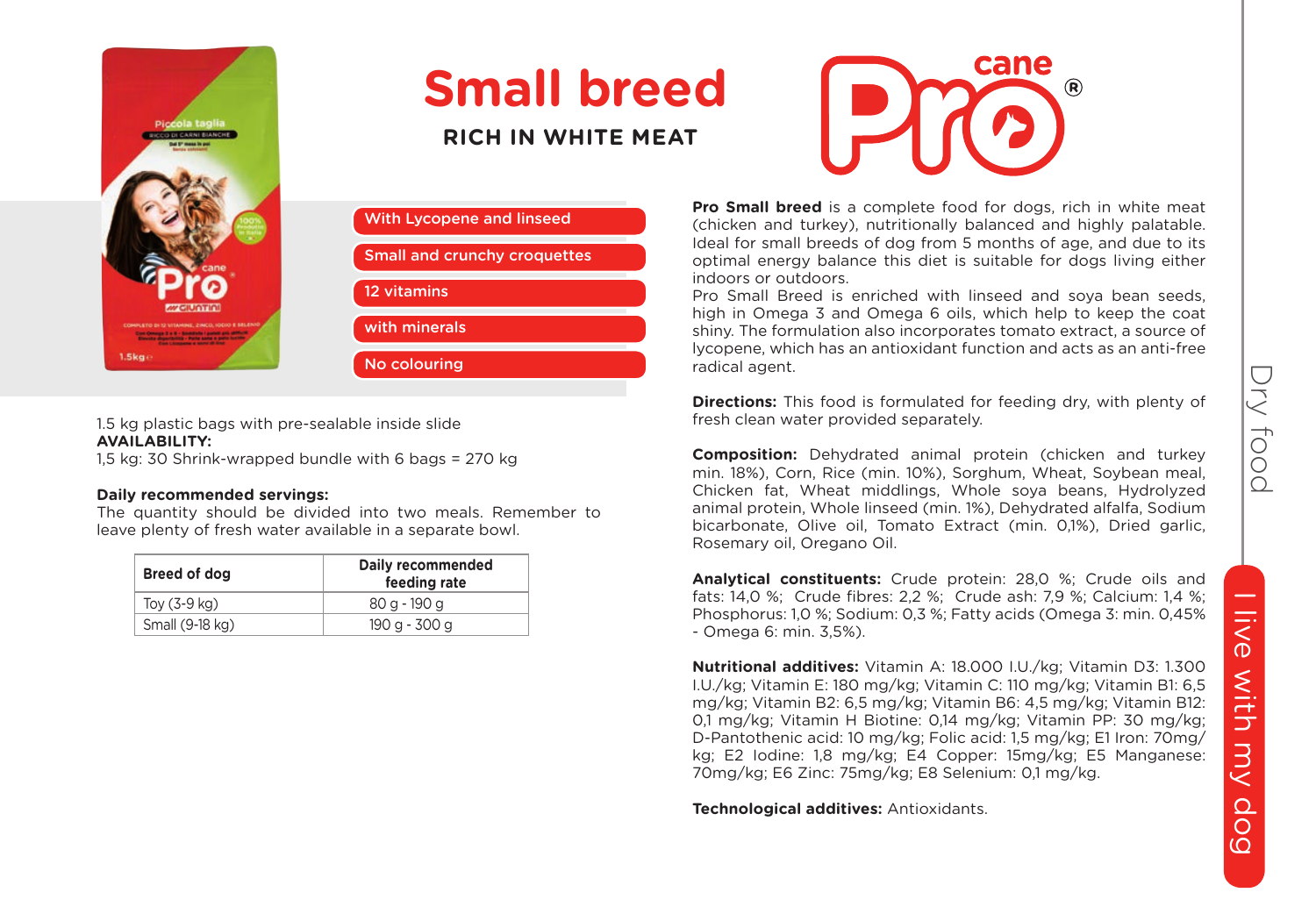

**Adult INTESTINAL**

**Pro Intestinal** is a gluten-free complete food for dogs with a sensitive digestive system. The inclusion of Psyllium seed husks provides a highly soluble fiber source, aiding digestion. Designed to help restabilise the intestine, Intestinal Pro contains an optimal balance of soluble and insoluble fibre sources, which helps reduce the impact of issues such as diarrhoea and constipation. The carefully formulated recipe of Intestinal Pro uses multi source protein, aimed at creating a more digestible diet and reducing the risk of intolerances. Quality proteins of chicken, turkey, lamb, beef, salmon, cod, potato protein, maize protein, linseed and soya protein have all been selected to promote gentle digestion. In addition the fat content is slightly reduced (approximately 15% less) compared to the other products of the Pro dog food range, to avoid digestive issues related to fat digestion. Also enriched with whole flaxseed and soya seeds, which are rich in omega-3 and omega-6 oils, Pro Intestinal is formulated to an ideal ratio of omega oils (omega-3 / omega-6 = 1 / 4.8).

**Composition:** Corn, Dehydrated animal protein (chicken, turkey, lamb, beef: min. 14%), Sorghum, Fish meal (salmon and cod min. 7%), Chicken fat, Rice (min. 4%), Hydrolyzed animal protein, Whole linseed (min. 2%), Soybean meal, Corn gluten meal (min. 2%), Whole soya beans (min. 2%), Potato proteins (min. 2%), Crude fibre concentrate min. 2% (from natural lignocellulose), Dehydrated alfalfa, Dicalcium phosphate, Psyllium husks 0,4%, Sodium chloride.

**Analytical constituents:** Crude protein: 26,0 %; Crude oils and fats: 13,0 %; Crude fibres: 3,5 %; Crude ash: 6,9 %; Calcium: 1,2 %; Phosphorus: 1,0 %; Sodium: 0,4 %; Potassium: 0,5 %; Omega 6: 3,4 %; Omega 3: 0,7 %; Lysine: 1,5 %; Methionine: 0,65%.

**Nutritional additives:** Vitamin A: 22.000 I.U./kg; Vitamin D3: 1.400 I.U./ kg; Vitamin E: 220 mg/kg; Vitamin C: 100 mg/kg; Vitamin B1: 7,5 mg/ kg; Vitamin B2: 7,3 mg/kg; Vitamin B6: 5 mg/kg; Vitamin B12: 0,1 mg/ kg; Vitamin H Biotine: 0,15 mg/kg; Vitamin PP: 33 mg/kg; D-Pantothenic acid: 11 mg/kg; Folic acid: 1,4 mg/kg; E2 Iodine: 0,8 mg/kg; E6 Zinc: 20 mg/kg; 3b8.10 Selenium (Organic selenium produced by Saccharomyces cerevisiae CNCM I-3060): 0,1 mg/kg.



3 kg alluminium bags with pre-sealable inside slide **AVAILABILITY:**

3 kg: 30 Shrink-wrapped bundle with 4 bags = 360 kg

**Directions:** This food is formulated for feeding dry, with plenty of fresh clean water provided separately.

#### **Daily recommended servings:**

The quantity should be divided into two meals. Remember to leave plenty of fresh water available in a separate bowl.

| <b>Breed of dog</b>        | Daily recommended<br>feeding rate |
|----------------------------|-----------------------------------|
| Toy $(3-9$ kg)             | 80 g - 190 g                      |
| Small (9-18 kg)            | 190 g - 300 g                     |
| Medium (18-30 kg)          | 300 g - 420 g                     |
| Medium/big(30-40 kg)       | 420 g - 500 g                     |
| Big (45-60 kg)             | $500 g - 600 g$                   |
| Giant $(60 \text{ kg} + )$ | 600 a - 800 a                     |

Dry food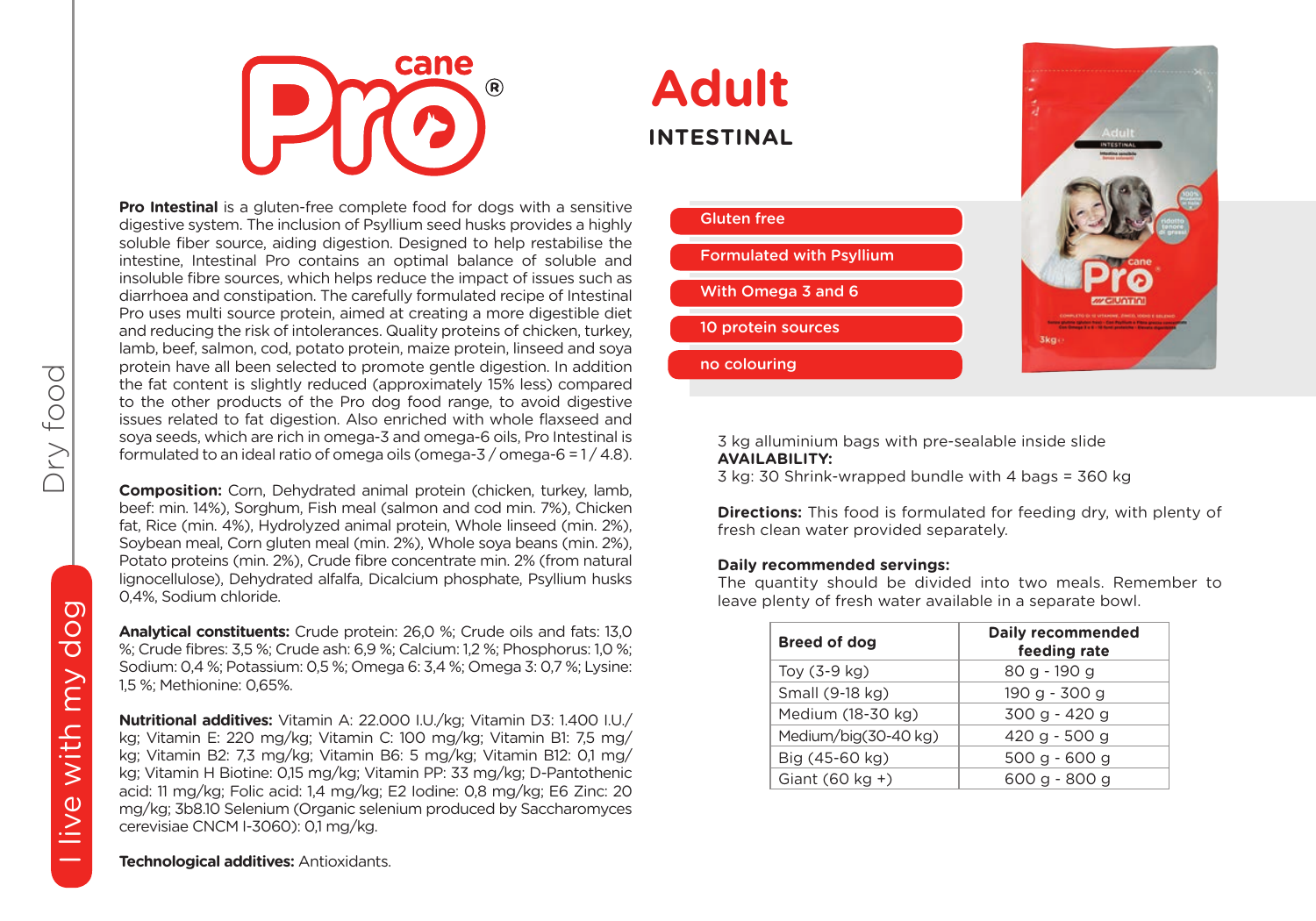

**Composition:** Chicken min. 27% (from fresh meat min. 7%, from dehydrated meat min. 20%), Potato starch, Peas, Chicken fat, Dehydrated animal protein, Lard, Hulled soybean meal, Dehydrated alfalfa, Whole soya beans, Whole linseed, Hydrolyzed animal protein, Crude fiber concentrate (from natural lignocellulose), yeast, Sodium chloride.

**Analytical components:** Crude protein: 28,0%; Crude oils and fats: 20,0%; Crude fibers: 3,0%; Crude ash: 8,0%; Calcium: 1,4%; Phosphorus: 1,0%; Sodium: 0,42%; Fatty acids: (Omega 3: min 0,8% - Omega 6: min 4,5%).

**Nutritional additives:** Vitamin A: 22.000 I.U./kg; Vitamin D3: 1.400 I.U./kg; Vitamin E: 220 mg/kg; Vitamin C: 100 mg/kg; Vitamin B1: 7,5 mg/kg; Vitamin B2: 7,3 mg/kg; Vitamin B6: 5 mg/kg; Vitamin B12: 0,1 mg/kg; Vitamin H Biotin: 0,15 mg/kg; Vitamin PP: 33 mg/ kg; D-Pantothenic acid: 11 mg/kg; Folic acid: 1,4 mg/kg; E2 Iodine: 0,8 mg/kg; E6 Zinc: 20 mg/kg; Selenium 3b8.10 (Organic selenium produced by Saccharomyces cerevisiae CNCM I-3060): 0,1mg/kg.

**Technological additives:** Antioxidants, Preservatives.

1.5 kg and 12 kg Bags with pre-sealable inside slide **AVAILABILITY:**

1,5 kg: 30 Shrink-wrapped bundle with 6 bags = 270 kg 12 kg: 28 bags = 336 kg

#### **Daily recommended servings:**

58 C

 $12<sub>kc</sub>$ 

The quantity should be divided into two meals. Remember to leave plenty of fresh water available in a separate bowl.

Grain Free

with fresh chicken

No Colouring agents

With Lycopene and linseed With Omega 3 and Omega 6

**FreshPro**

**WITH FRESH CHICKEN**

| Daily recommended<br>feeding rate |
|-----------------------------------|
| 80 g - 190 g                      |
| 190 g - 300 g                     |
| 300 g - 420 g                     |
| 420 g - 500 g                     |
| $500 g - 600 g$                   |
| 600 g - 800 g                     |
|                                   |



**Fresh Pro with Fresh Chicken Grain Free** is a highly palatable, complete and nutritionally balanced food with protein from fresh chicken. An ideal maintenance diet for dogs of all breeds from 6 months of age. This food is suitable for all dogs, living indoors or outdoors, and is particularly recommended for dogs who thrive on a cereal and gluten free diet.

The diet formulation supplies all the energy required from potato starch, and is fortified with the inclusion of linseed and whole soya seeds, which are high in the fatty acids omega 3 and omega 6, which can help maintain optimal skin and coat condition. **Fresh Pro: a new way to eat healthily.**

**Directions:** This food is formulated for feeding dry, with plenty of fresh clean water provided separately.

Dry food